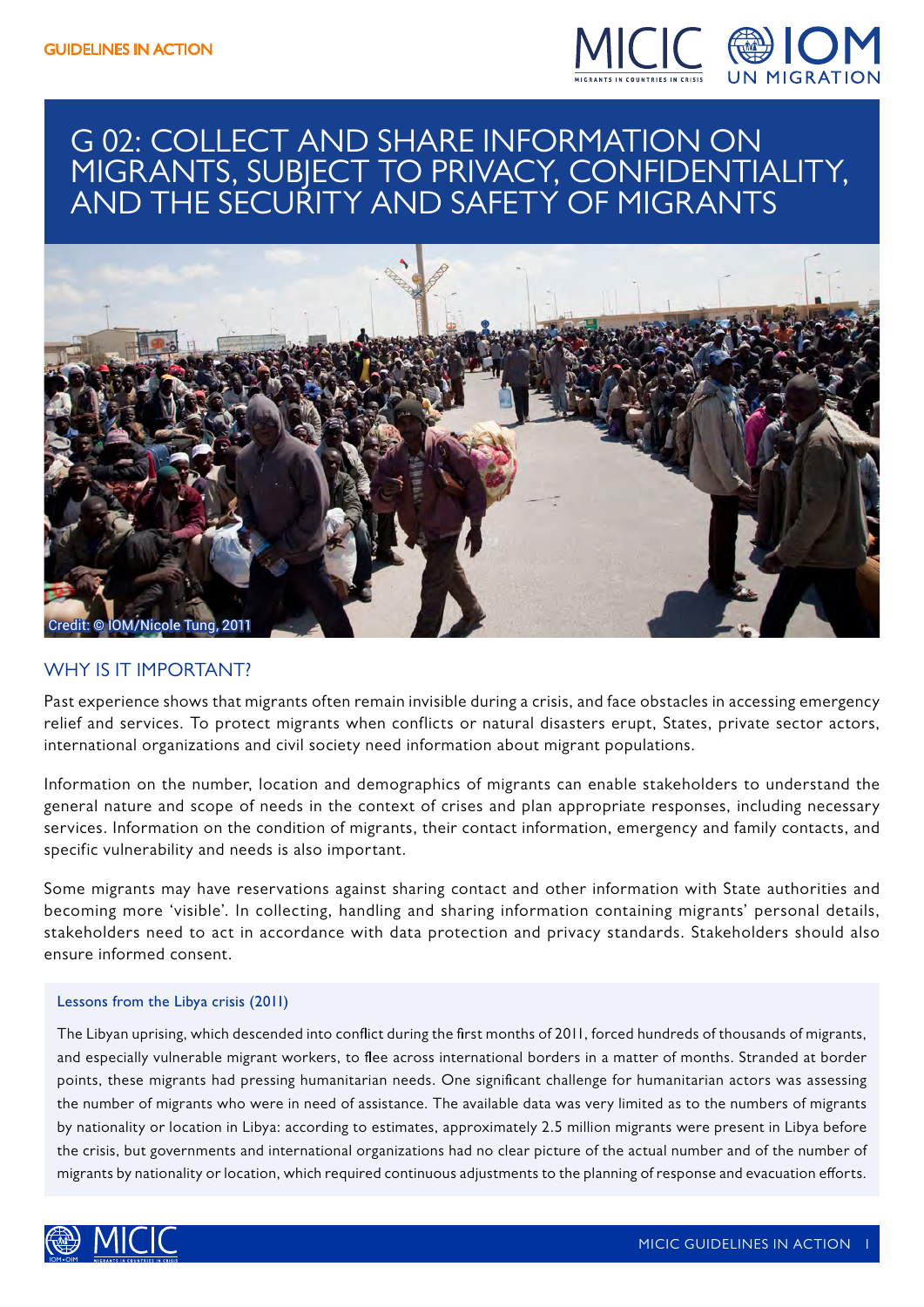## REGISTRATION SYSTEMS FOR CITIZENS ABROAD

### STATES OF ORIGIN

Many countries have travel registration systems which can provide national authorities with information on citizens abroad, allow authorities to maintain communication channels with citizens and provide them with useful information in the event of a crisis. Registration is usually voluntary. States can take measures to increase migrants' use and engagement with registration systems by disseminating information about the travel-registry and its purpose through websites, social media and posters (e.g. at airports and travel centres) and by creating free, user-friendly, simple to update online systems that request minimal personal information.

### [Chile Goes with You - A voluntary website for registration, Chile](https://micicinitiative.iom.int/micicinitiative/chile-goes-you)

The Chilean Ministry of Foreign Affairs launched the initiative "Chile Goes with You" ("Chile va contigo"), which is a website with the purpose of keeping Chilean travelers informed, helping them and their families to have a safe trip. The portal provides information on travel requirements and includes a search tool for the entire consular network of Chile abroad, the services the user may request and those that the Consulate cannot provide or help with. In addition, the site features a voluntary registration platform for travelers, which is an invaluable tool to be able to locate and assist Chilean citizens abroad in the case of natural disasters or other types of crisis affecting them in their host country.

## [Where Are We In The World - Registration system for citizens](http://micicinitiative.iom.int/micicinitiative/dove-siamo-nel-mondo-where-are-we-world) [abroad, Italy](http://micicinitiative.iom.int/micicinitiative/dove-siamo-nel-mondo-where-are-we-world)

"Dove siamo nel mondo" is a service of the Italian Ministry of Foreign Affairs that allows Italian citizens temporarily abroad to report - on a voluntary basis - personal data in order to allow the Ministry's Crisis Units to plan more rapid and precise rescue operations in the event of an emergency. It is possible to report the trip through the web portal, by SMS, phone, and through the Smartphone Application.Travel data will be used exclusively for institutional purposes, in order for Italian citizens to be tracked in cases of special gravity and serious emergencies. The data is automatically deleted two days after the indicated end date of the trip.

## REGISTRATION SYSTEMS UPON ARRIVAL

## HOST STATES

To adequately integrate the needs of migrants into emergency planning and responses, host States must have an understanding of the numbers, locations and characteristics of migrant populations, including biographic information, nature of travel and duration of stay. Information on people entering a country through regular means may be captured in immigration registers at ports of entry, as well as in registers or databases administered by local authorities. Censuses may also be a useful avenue through which relevant information can be gathered.

## [Victoria's Community Profiles and Factsheets, Australia](https://micicinitiative.iom.int/micicinitiative/victoria%E2%80%99s-community-profiles-and-factsheets)

Community Profiles and Factsheets are produced for the top 100 overseas birthplace groups in the State of Victoria. The profiles are prepared based on data and terminology supplied by the Australian Bureau of Statistics and collected in the 2011 national Census of Population and Housing, which includes the collection of information on foreign-born population residing in the country. Each profile includes a series of 32 tables comparing diverse ethnic characteristics with a range of socio-demographic variables.

#### [Biometric registration system for irregular migrants, United](https://micicinitiative.iom.int/micicinitiative/biometric-registration-system-migrants) [Republic of Tanzania](https://micicinitiative.iom.int/micicinitiative/biometric-registration-system-migrants)

The Government of the United Republic of Tanzania through the Ministry of Home Affairs, Immigration Department, in close collaboration with IOM, has launched a biometric registration system for irregular migrants in the country's Tanga region. The electronic registration (e-registration) of irregular and settled migrants in the United Republic of Tanzania follows a successful pilot project in Kigoma region in which more than 22,800 migrants were registered and provided with a personalized laminated photo ID card, which allows them to remain in the country for up to two years, while their immigration status is determined by the Tanzanian authorities.

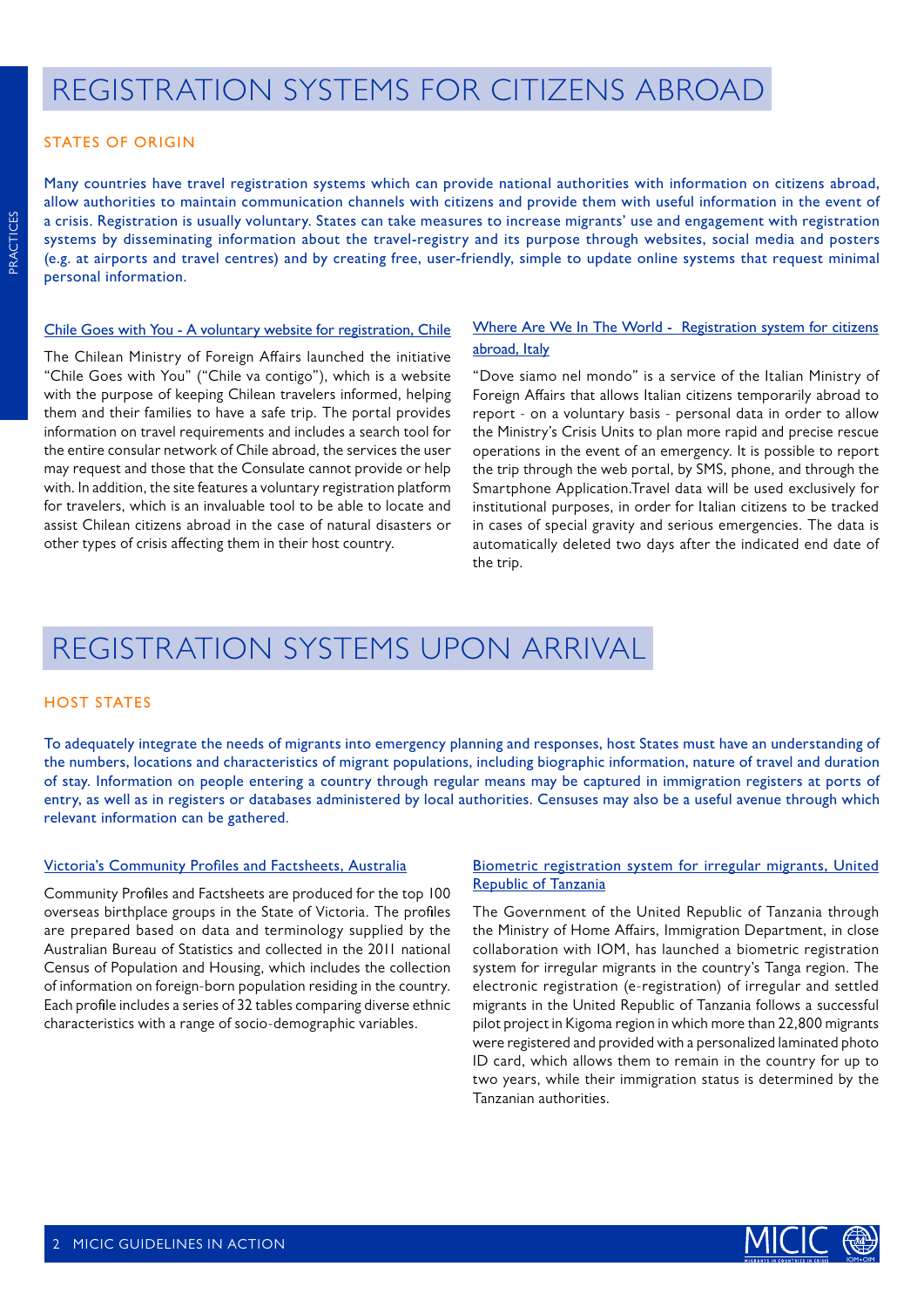#### INTERNATIONAL ORGANIZATIONS, STATES AND CIVIL SOCIETY

In line with their specific mandates and expertise, international organizations and other institutions can support States and other stakeholders to collect, analyse and share data on migrants. Such support could be provided by preparing briefs on migration trends, including purposes and routes of migration, preparing migrant community profiles, tracking mobility, undertake surveys on intended movements, and mapping of and assessing specific vulnerabilities.

#### [Displacement Tracking Matrix, IOM](https://micicinitiative.iom.int/micicinitiative/displacement-tracking-matrix-dtm)

IOM's Displacement Tracking Matrix (DTM) is a system to track and monitor displacement and population mobility. It is designed to regularly and systematically capture, process and disseminate information to provide a better understanding of the movements and evolving needs of displaced populations, including migrants, whether on site or en-route. The DTM plays an essential role in providing primary data and information on displacement, both in country and at the global level. DTM data includes information relevant to all sectors of humanitarian assistance, such as water and sanitation, health, food, protection and individual documentation. The system flags urgent concerns (e.g. protection concerns, food shortages, sanitation problems, diseases, etc.) to relevant sectorial coordination focal points or National Disaster Management Agencies for the necessary follow up. The DTM can also be an effective tool for crisis preparedness, for accountability, and in support of the recovery and transition phase of the crisis response.

#### [Migration Profiles, IOM](http://micicinitiative.iom.int/micicinitiative/migration-profiles)

IOM regularly produces country migration profiles: country reports that bring together existing information from different sources in a structured manner, and provide a comprehensive overview of key international migration and socioeconomic development trends in selected countries in different regions. The reports cover a range of statistics and other data related to immigration, emigration, return migration, remittances, labour migration and irregular migration, including trafficking and smuggling. Migration Profiles are a government-owned tool involving a process of consultation with policymakers in order to identify national priorities, objectives and scope of the profile. The Extended Migration Profile concept and methodology entails a more elaborate process involving consultation with many different actors in an effort to help identify and develop strategies to address data gaps and produce the evidence required to inform policy. Based on its experience in implementing Migration Profiles processes, IOM has developed a guidance tool, "Migration Profiles: Making the Most of the Process" to guide governments and implementing partners in conducting a Migration Profile.

# DATA AND DATABASES ON MIGRANT WORKERS

### PRIVATE SECTOR EMPLOYERS AND RECRUITERS

Employers, recruiters and placement agencies — in migrants' States of Origin or Host States, often collect data and maintain updated databases on their workers, including non-citizen workers and personnel deployed to other States. Much of this information is collected during the ordinary course of business activities, such as recruiting, hiring, payroll services and work place insurance schemes. In the context of these data-collection activities, employers, recruiters and placement agencies can gather information and documents helpful in protecting migrants in the event of a crisis. This can include detailed contact and demographic information of migrant employees and their dependents, emergency contacts and electronic backups of key documents, such as identity and travel documents.

#### [LBS2 Fil Assist, Philippines](https://micicinitiative.iom.int/micicinitiative/lbs2-fil-assist)

The Philippines-based LBS Recruitment Solutions Corporation specializes in the global supply of multi-level professionals and skilled workers. LBS produced a geo-locating interface that uses Google Maps' technology (history location) to locate recruited personnel deployed abroad. The LBS2 Fil Assist is an application that can locate migrant employees and provide them with services, such as the provision of real time information on key emergency services available near their location (such as hospitals, embassies and airports), notifications on expiring documents, emergency contacts (migrant community leaders and embassies), identify safe routes, and the possibility to send individual and group messages. LBS2 Fil Assist facilitated the successful evacuation of 97 Overseas Filipino Workers from Libya in 2011.